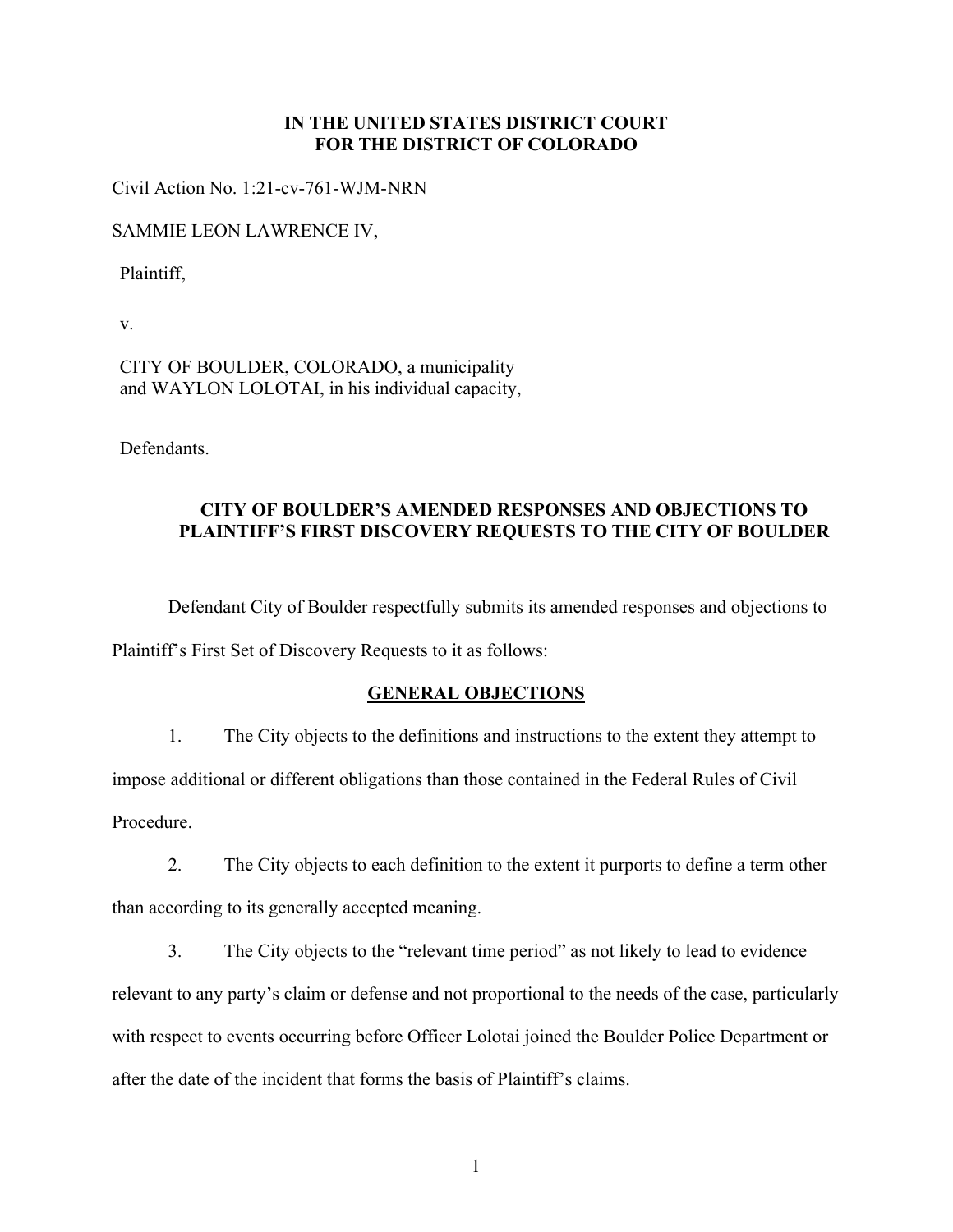- h. *Estate of Samuel Carl England Forgy v. The City of Boulder and Officer Dillon Garretson*, 2017-CV-01615, United States District Court, District of Colorado.
- i. *Estate of Michael Habay, et al. v. City of Boulder, et al.*, United States District Court, District of Colorado Case No. 15-cv-02570-WJM.

2. Describe what knowledge the City of Boulder had, if any, prior to hiring Defendant Lolotai, concerning any investigations of Defendant Lolotai's conduct as a law enforcement officer in jurisdictions other than the City of Boulder.

 RESPONSE: The City was aware of an excessive force allegation against Officer Lolotai while he was employed in the Denver Sheriff's Department that had not been sustained, but which was under lengthy review. Commander Kerry Yamaguchi of the Boulder Police Department was permitted to review, but not copy, a Denver Sheriff's office document that stated that the office had cleared Officer Lolotai. Pursuant to Fed. R. Civ. P.  $33(d)(1)$ , the City is producing reports from the Boulder Police Department's pre-hiring investigation of Officer Lolotai from which the remainder to the response to this Interrogatory may be determined.

3. Explain the facts and circumstances regarding Defendant Lolotai's encounter with the persons experiencing homelessness on April 5, 2019, to whom Defendant Lolotai was speaking when Mr. Lawrence approached, including but not limited to whether those individuals were suspected of a crime, what crime they were suspected of, what information Defendant Lolotai had concerning any such alleged crime, and whether the individuals were cited for any offense.

RESPONSE: On April 1, 2019, the Boulder City Council email received an email from a resident noting disruptive behavior at the Mapleton Ball Fields. The email including the following statement:

7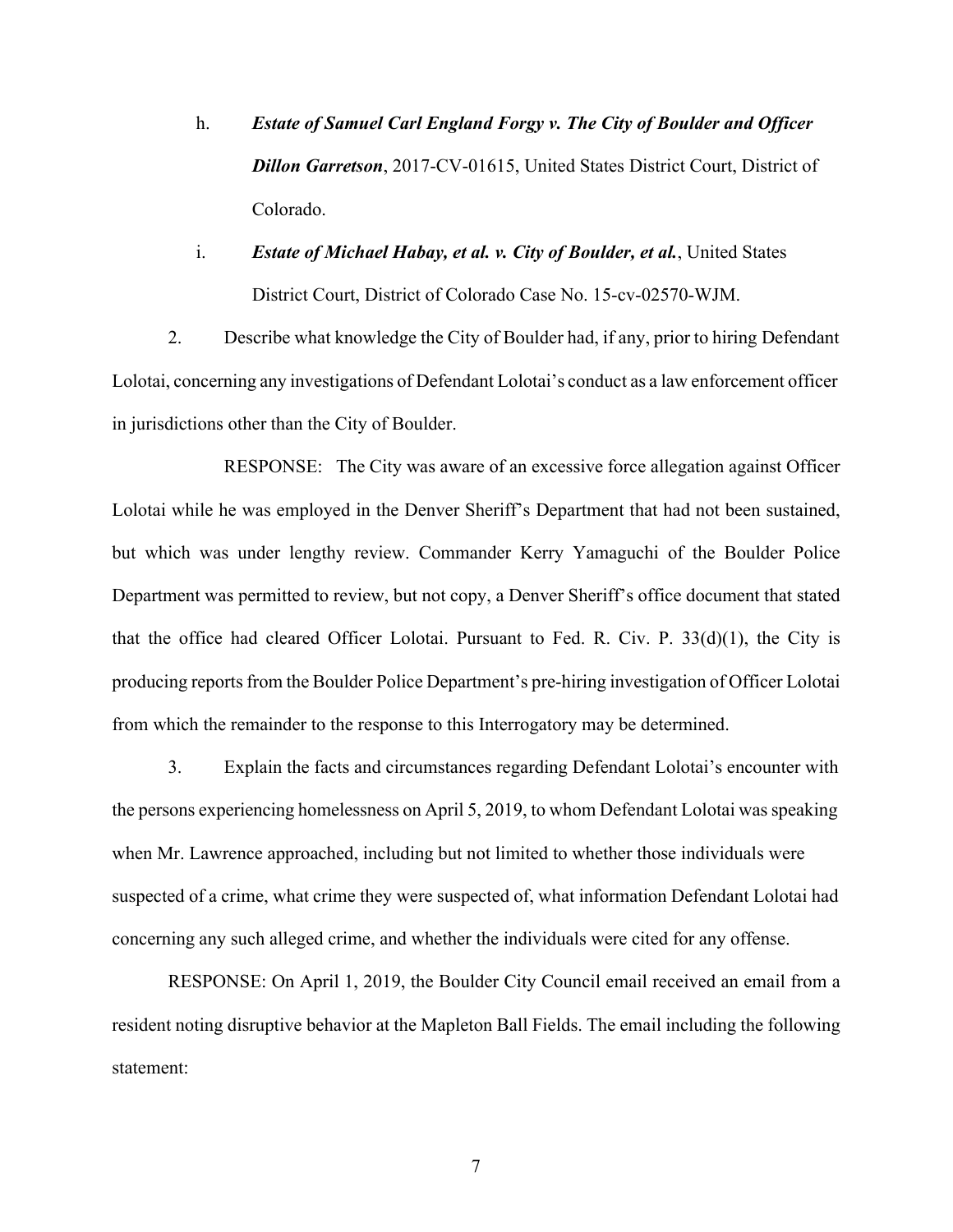Last Wednesday night, I arrived for an 8 pm game and was struck by the large number of transients gathered around the central structure between the main softball fields. There was a cloud of cigarette smoke in the air (even though smoking is prohibited), I witnessed a loud and aggressive argument, and the manager found two knives during a cleanup he was conducting after the crowd had dispersed somewhat. I usually bring my two daughters (age 10 and 11) to my softball games and allow them to walk around in the space between the two fields. Last week's scene was pretty concerning and really had me reconsider the idea of bringing my children to my softball games.

In response, the police chief sent out a department wide email asking for extra patrols at the Mapleton Ball Fields. On April 5, 2019, Officer Lolotai as part of his normal patrol activities stopped at the Mapleton Ball Fields.

Officer Lolotai contacted a group of three individuals after noticing trash strewn about the area they were occupying. As Officer. Lolotai was speaking with the three individuals, Mr. Lawrence approached. Mr. Lawrence was carrying a large, solid wood staff in his right hand. The staff appeared to be over five feet in length with a circumference of approximately four inches.

Mr. Lawrence approached the group and stood right next to one of the individuals Officer Lolotai was investigating. Officer Lololai ordered Mr. Lawrence to back up at least eight times and ordered him to put down his stick at least nine times. Mr. Lawrence never moved more than a few inches and did not put his stick down.

Three times Officer Lolotai informed Mr. Lawrence that if he did not back up, he would be arrested. At one point, Mr. Lawrence responded: "Good." Mr. Lawrence stated that he was recording Officer Lolotai's contact with the three individuals. Officer Lolotai responded: "Good, I am recording everything also." Officer Lolotai never told Mr. Lawrence that he could not record.

At the time of his initial encounter with Mr. Lawrence and for a period of 6 minutes, Officer Lolotai was alone. In addition to Mr. Lawrence and the three individuals Officer Lolotai was attempting to contact, there were 5 other unidentified individuals in the area.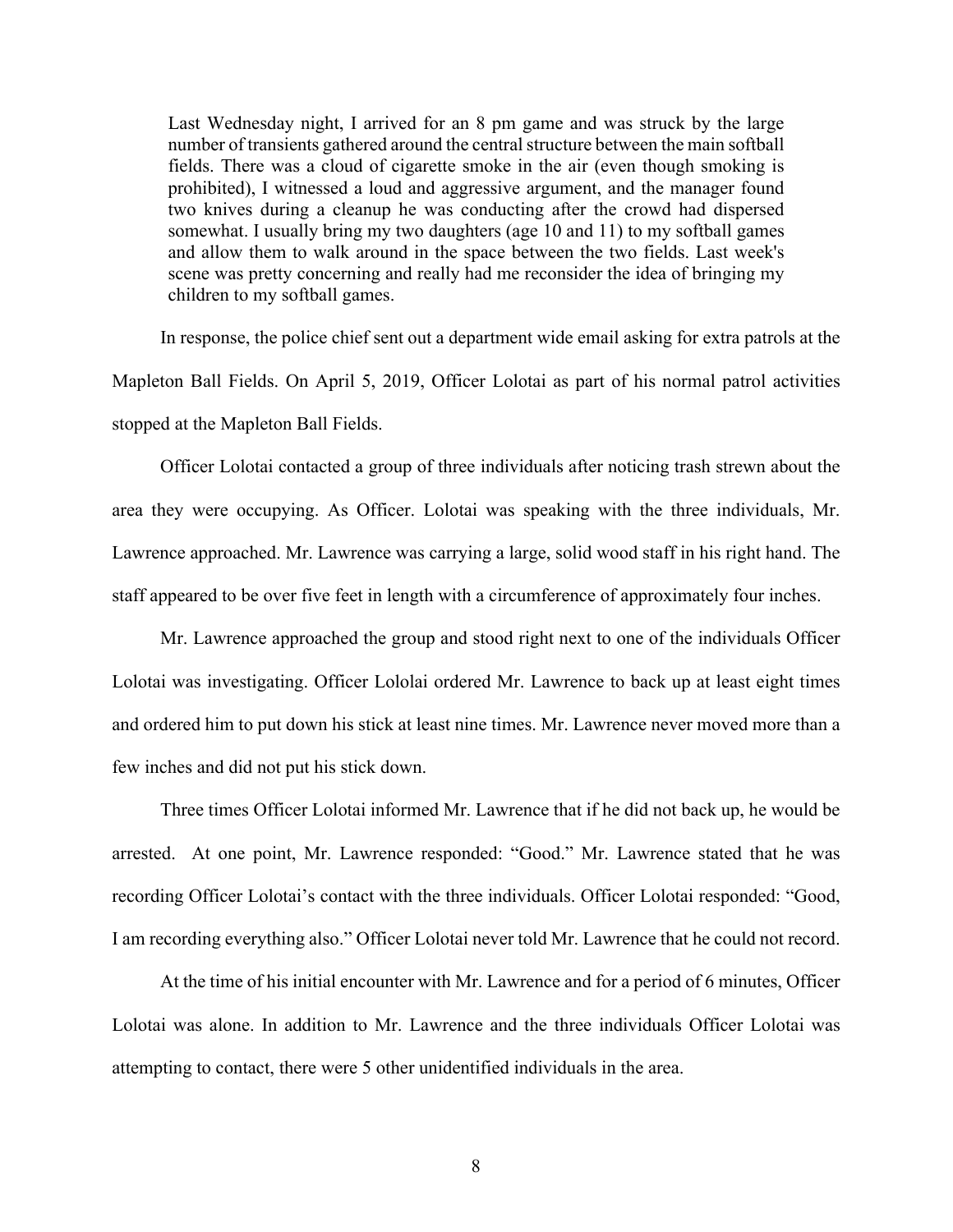Because of Mr. Lawrence's interference with Officer Lolotai's investigation, the City does not believe that Officer Lolotai formed any reasonable suspicion of any crime committed by any of the eight individuals there besides Officer Lolotai and Mr. Lawrence.

4. Identify and describe each use of force by Defendant Lolotai performed while on duty as a Boulder Police Officer, including by identifying each such person he used force against and describing the type of force used.

 **RESPONSE**: The City objects to this Interrogatory as seeking confidential information regarding non-parties. Subject to and without waiving these objections or its general objections, the City states as follows: The City does not have use of force data for Officer Lolotai for 2016 because he was in the academy and did not have any instances of use of force. The following is the type of force used and the date. Persons named in the database as associated with the incident are listed, however, Officer Lolotai did not necessarily use force against each person identified.

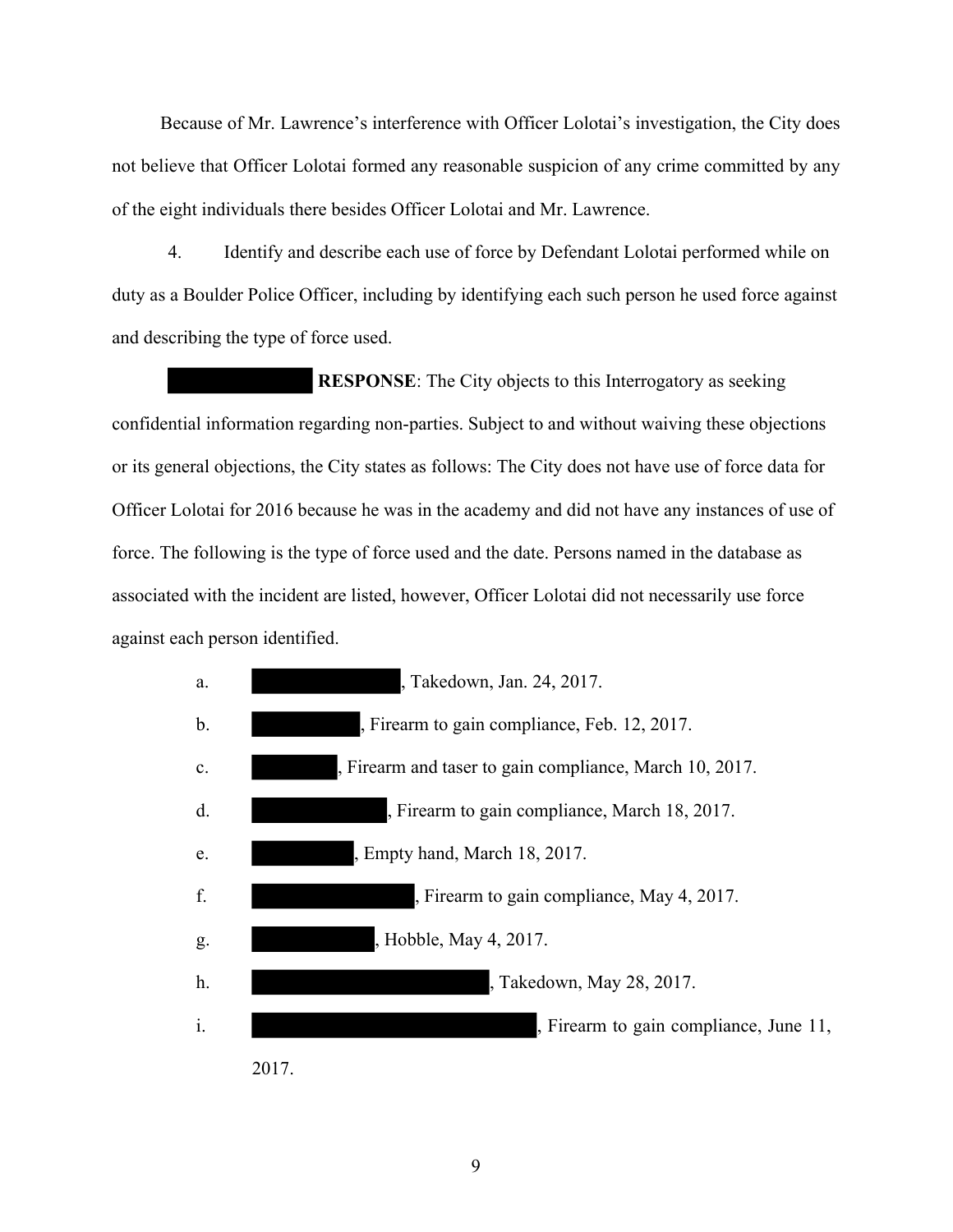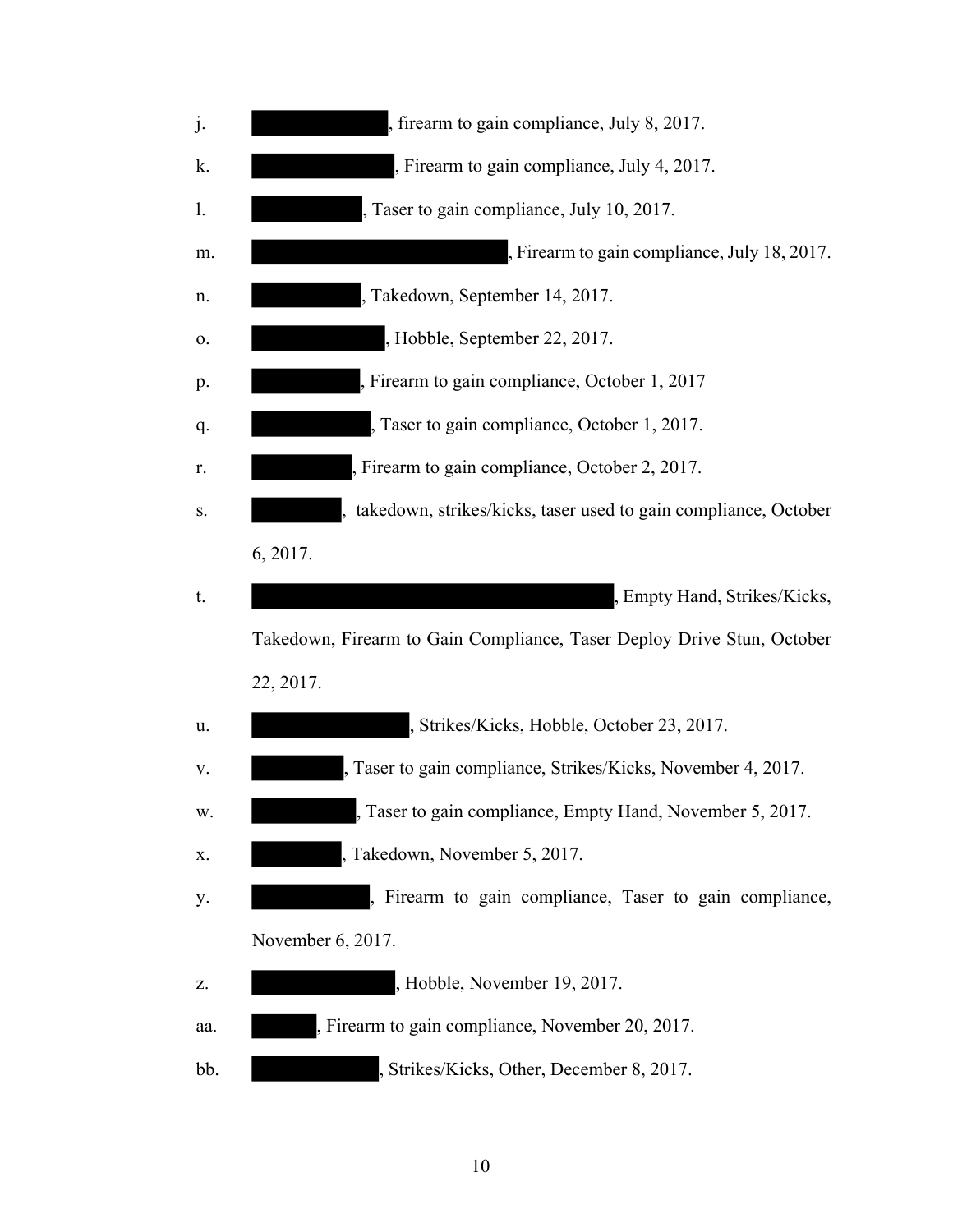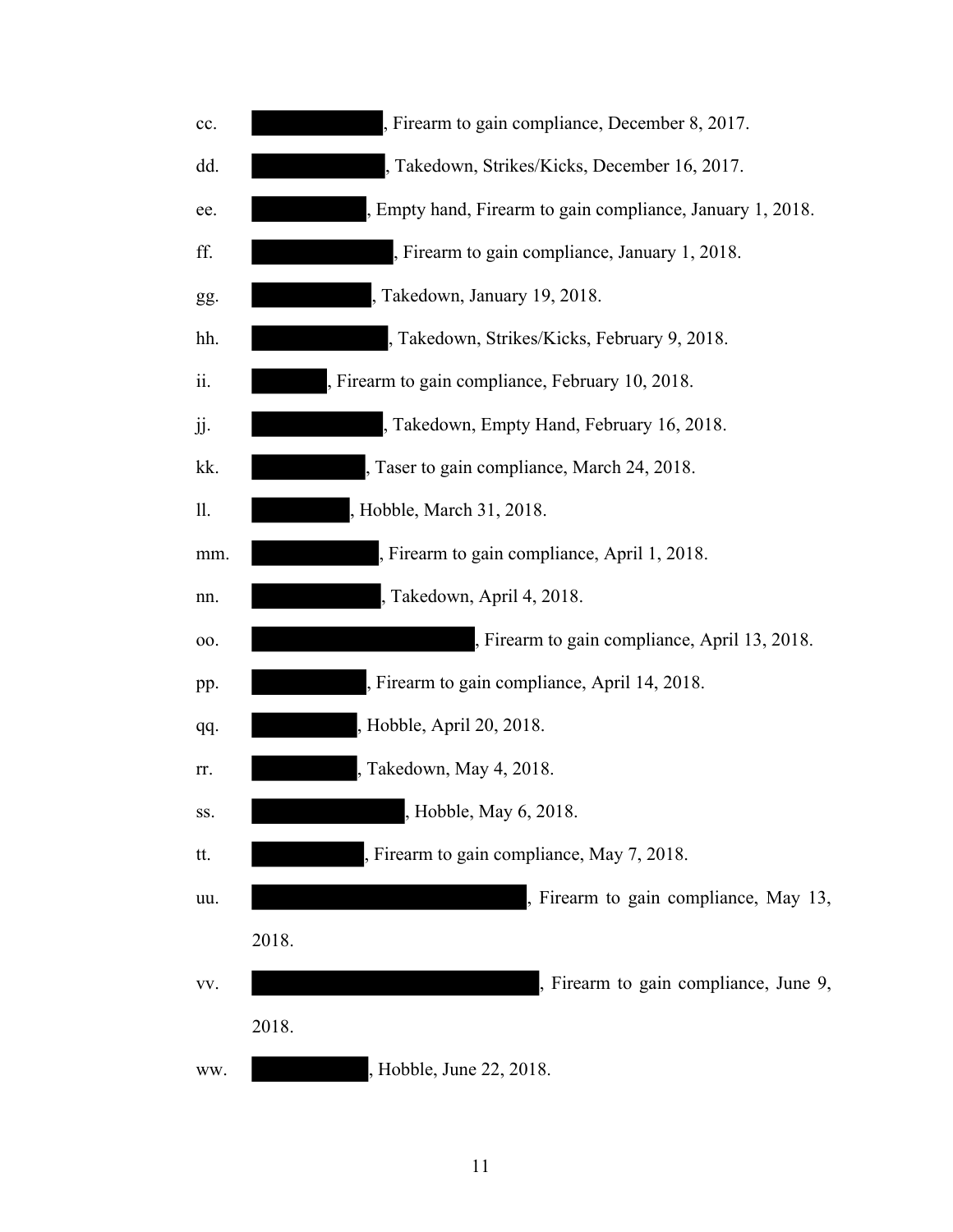